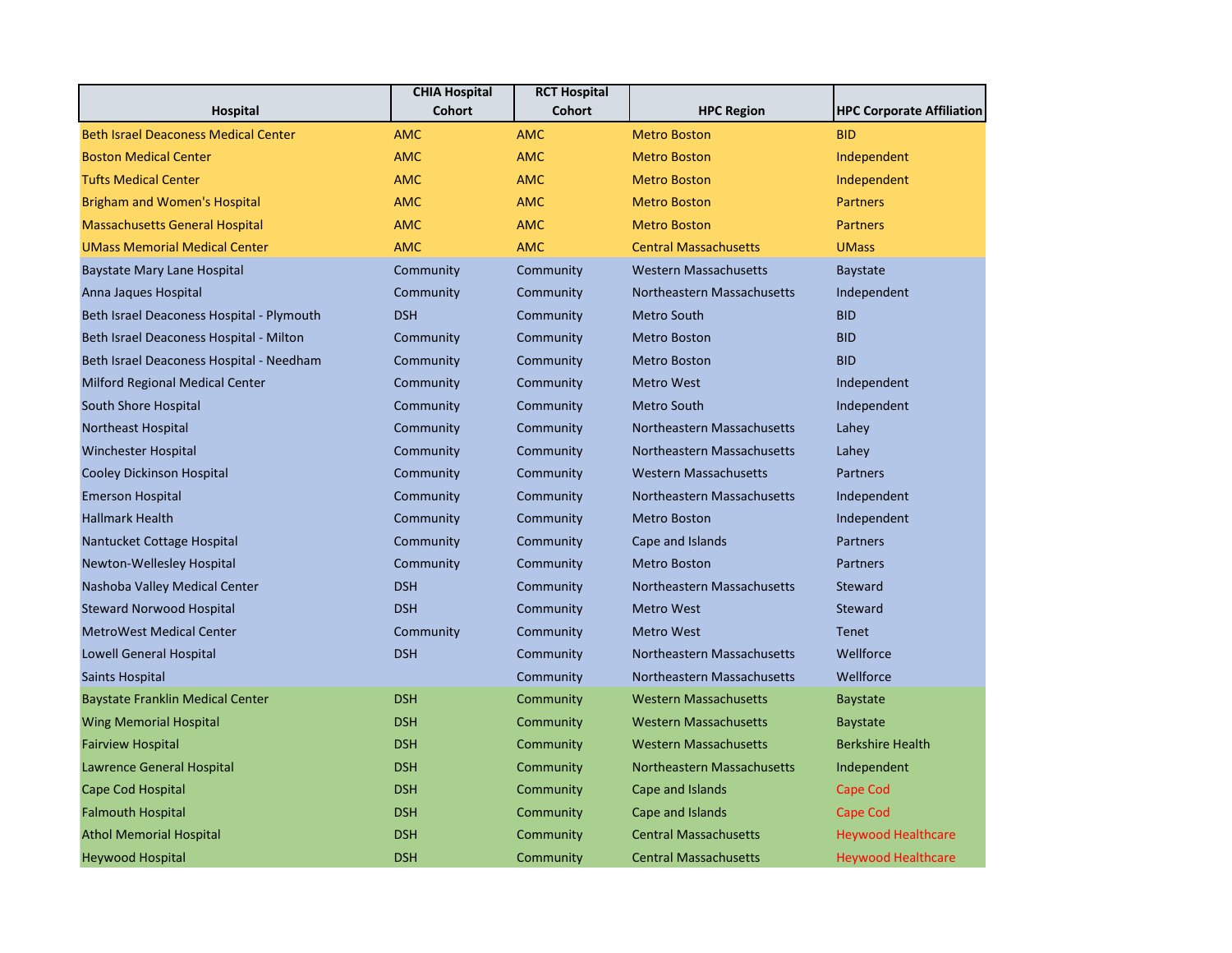| <b>Harrington Memorial Hospital</b>          | <b>DSH</b>                | Community                 | <b>Central Massachusetts</b> | Independent             |
|----------------------------------------------|---------------------------|---------------------------|------------------------------|-------------------------|
| <b>Holyoke Medical Center</b>                | <b>DSH</b>                | Community                 | <b>Western Massachusetts</b> | Independent             |
| <b>Mercy Medical Center</b>                  | <b>DSH</b>                | Community                 | <b>Western Massachusetts</b> | Independent             |
| Noble Hospital                               | <b>DSH</b>                | Community                 | <b>Western Massachusetts</b> | <b>Baystate</b>         |
| <b>North Adams Regional</b>                  |                           | Community                 | <b>Western Massachusetts</b> | Independent             |
| Signature Healthcare Brockton Hospital       | <b>DSH</b>                | Community                 | <b>Metro South</b>           | Independent             |
| Southcoast Hospitals Group                   | <b>DSH</b>                | Community                 | Southcoast                   | Independent             |
| <b>Southcoast Hospitals Group</b>            | <b>DSH</b>                | Community                 | Southcoast                   | Independent             |
| Southcoast Hospitals Group                   | <b>DSH</b>                | Community                 | Southcoast                   | Independent             |
| <b>Sturdy Memorial Hospital</b>              | <b>DSH</b>                | Community                 | <b>Metro West</b>            | Independent             |
| <b>Martha's Vineyard Hospital</b>            | <b>DSH</b>                | Community                 | Cape and Islands             | <b>Partners</b>         |
| <b>North Shore Medical Center</b>            | <b>DSH</b>                | Community                 | Northeastern Massachusetts   | <b>Partners</b>         |
| <b>Steward Good Samaritan Medical Center</b> | <b>DSH</b>                | Community                 | <b>Metro South</b>           | <b>Steward</b>          |
| <b>Steward Holy Family Hospital</b>          | <b>DSH</b>                | Community                 | Northeastern Massachusetts   | <b>Steward</b>          |
| <b>Merrimack Valley Hospital</b>             | <b>DSH</b>                | Community                 | Northeastern Massachusetts   | <b>Steward</b>          |
| <b>Morton Hospital</b>                       | <b>DSH</b>                | Community                 | <b>Metro South</b>           | <b>Steward</b>          |
| <b>Quincy Medical Center</b>                 |                           | Community                 | <b>Metro South</b>           | <b>Steward</b>          |
| <b>Steward Saint Anne's Hospital</b>         | <b>DSH</b>                | Community                 | Southcoast                   | <b>Steward</b>          |
| <b>Clinton Hospital</b>                      | <b>DSH</b>                | Community                 | <b>Central Massachusetts</b> | <b>UMass</b>            |
| <b>HealthAlliance Hospital</b>               | <b>DSH</b>                | Community                 | <b>Central Massachusetts</b> | <b>UMass</b>            |
| Marlborough Hospital                         | <b>DSH</b>                | Community                 | <b>Metro West</b>            | <b>UMass</b>            |
| Boston Children's Hospital                   | <b>Specialty Hospital</b> | <b>Specialty Hospital</b> | Metro Boston                 | Independent             |
| Massachusetts Eye and Ear Infirmary          | Specialty Hospital        | Specialty Hospital        | Metro Boston                 | Independent             |
| Kindred Hospital - Boston                    | Specialty Hospital        | <b>Specialty Hospital</b> | Metro Boston                 | Independent             |
| Kindred Hospital - Boston North Shore        | Specialty Hospital        | Specialty Hospital        | ŗ                            | Independent             |
| New England Baptist Hospital                 | Specialty Hospital        | Specialty Hospital        | Metro Boston                 | Independent             |
| Dana-Farber Cancer Institute                 | <b>Specialty Hospital</b> | <b>Specialty Hospital</b> | Metro Boston                 | Independent             |
| <b>Baystate Medical Center</b>               | <b>Teaching</b>           | <b>Teaching</b>           | <b>Western Massachusetts</b> | <b>Baystate</b>         |
| <b>Berkshire Medical Center</b>              | <b>Teaching</b>           | <b>Teaching</b>           | <b>Western Massachusetts</b> | <b>Berkshire Health</b> |
| <b>Cambridge Health Alliance</b>             | <b>Teaching</b>           | <b>Teaching</b>           | <b>Metro Boston</b>          | Independent             |
| <b>Mount Auburn Hospital</b>                 | <b>Teaching</b>           | <b>Teaching</b>           | <b>Metro Boston</b>          | Independent             |
| Lahey Hospital & Medical Center              | <b>Teaching</b>           | <b>Teaching</b>           | Northeastern Massachusetts   | Lahey                   |
| Brigham and Women's Faulkner Hospital        | <b>Teaching</b>           | <b>Teaching</b>           | <b>Metro Boston</b>          | <b>Partners</b>         |
| <b>Steward Carney Hospital</b>               | <b>Teaching</b>           | <b>Teaching</b>           | <b>Metro Boston</b>          | <b>Steward</b>          |